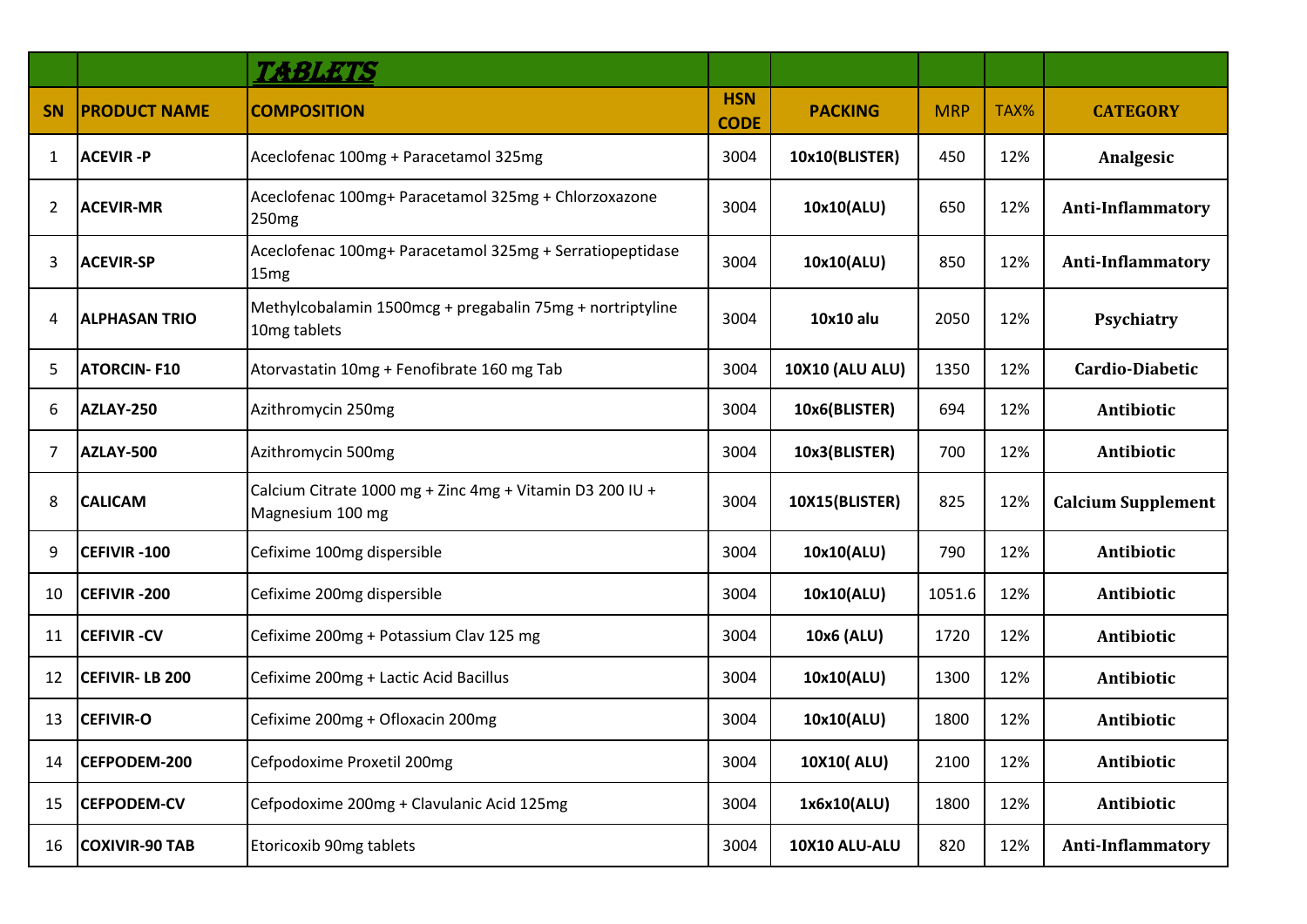| 17 | <b>COXIVIR T4</b>     | Etoricoxib 60 mg + Thiocolchicoside 4mg                                 | 3004 | 10x10 (ALU)     | 2250 | 12% | <b>Anti-Inflammatory</b> |
|----|-----------------------|-------------------------------------------------------------------------|------|-----------------|------|-----|--------------------------|
| 18 | <b>DEFSAN-6</b>       | Deflazacort 6mg                                                         | 3004 | 10x10(ALU)      | 850  | 12% | <b>Steroid</b>           |
| 19 | DICERIN-GM            | Diacerin 50mg + Glucoasmine 446mg + MSM 250MG                           | 3004 | 10x10(ALU)      | 1600 | 12% | Anti-Inflammatory        |
| 20 | <b>DOLSAN-SP</b>      | Diclofenac Potassium 50mg + paracetamol 325mg<br>Serratiopeptidase 15mg | 3004 | 10x10(BLISTER)  | 700  | 12% | <b>Anti-Inflammatory</b> |
| 21 | <b>DOLSAN-S</b>       | Diclofenac Potassium 50mg + Serratiopeptidase 10mg                      | 3004 | 10x10(ALU)      | 660  | 12% | <b>Anti-Inflammatory</b> |
| 22 | <b>DROTIL-M</b>       | Drotaverine HCL 80 mg + Mefenamic acid 250mg tablets                    | 3004 | 10x10(BLISTER)  | 900  | 12% | Anti-Spasmodic           |
| 23 | <b>ETIZAC MD 0.25</b> | Etizolam 0.25 mg mouth Dissolving Tablets                               | 3004 | 10x10 Alu Alu   | 390  | 12% | Psychiatry               |
| 24 | <b>ETIZAC MD 0.5</b>  | Etizolam 0.5mg mouth dissolving                                         | 3004 | 10x10(ALU)      | 600  | 12% | Psychiatry               |
| 25 | <b>ETIZAC PLUS 20</b> | Etizolam 0.5mg + propranolol 20mg HCL                                   | 3004 | 10x10 BLISTER   | 800  | 12% | Psychiatry               |
| 26 | <b>FEBUTIK-40</b>     | Febuxostat 40 mg                                                        | 3004 | 10X10(ALU)      | 890  | 12% | <b>Metabolism Range</b>  |
| 27 | <b>FEXOVIZ-M</b>      | Montelukast 10mg + Fexofenadine 120mg                                   | 3004 | 10x10 (ALU)     | 1450 | 12% | <b>Anti-Allergy</b>      |
| 28 | <b>FUROX-250</b>      | Cefuroxime Axetil 250mg                                                 | 3004 | 10X10(ALU)      | 2500 | 12% | Antibiotic               |
| 29 | <b>FUROX-500</b>      | Cefuroxime Axetil 500mg                                                 | 3004 | 10X10(ALU)      | 4950 | 12% | Antibiotic               |
| 30 | <b>GABAVIR-NT</b>     | Gabapentin 400mg & Nortriptyline 10mg Tablets                           | 3004 | 10x10(ALU-ALU)  | 1990 | 12% | <b>Neuropathy</b>        |
| 31 | GLIVIR-M1             | Glimepiride 1 mg + Metformin 500 mg                                     | 3004 | 10X10 (Blister) | 620  | 12% | Anti-Diabetic            |
| 32 | <b>GLIVIR-M2</b>      | Glimepiride 2 mg + Metformin 500 mg                                     | 3004 | 10X10 (Blister) | 745  | 12% | Anti-Diabetic            |
| 33 | GLIVIR-MV1            | Glimipride 1mg + metformin 500mg + voglibose 0.2mg                      | 3004 | 10x15 BLISTER   | 1550 | 12% | Anti-Diabetic            |
| 34 | <b>GLIVIR-MV2</b>     | Glimipride 2mg + metformin 500mg + voglibose 0.2mg                      | 3004 | 10x15 BLISTER   | 1770 | 12% | Anti-Diabetic            |
| 35 | LEVOVIZ-5             | Levocetirizine Hydrochloride 5mg                                        | 3004 | 10X10(ALU)      | 490  | 12% | <b>Anti-Allergy</b>      |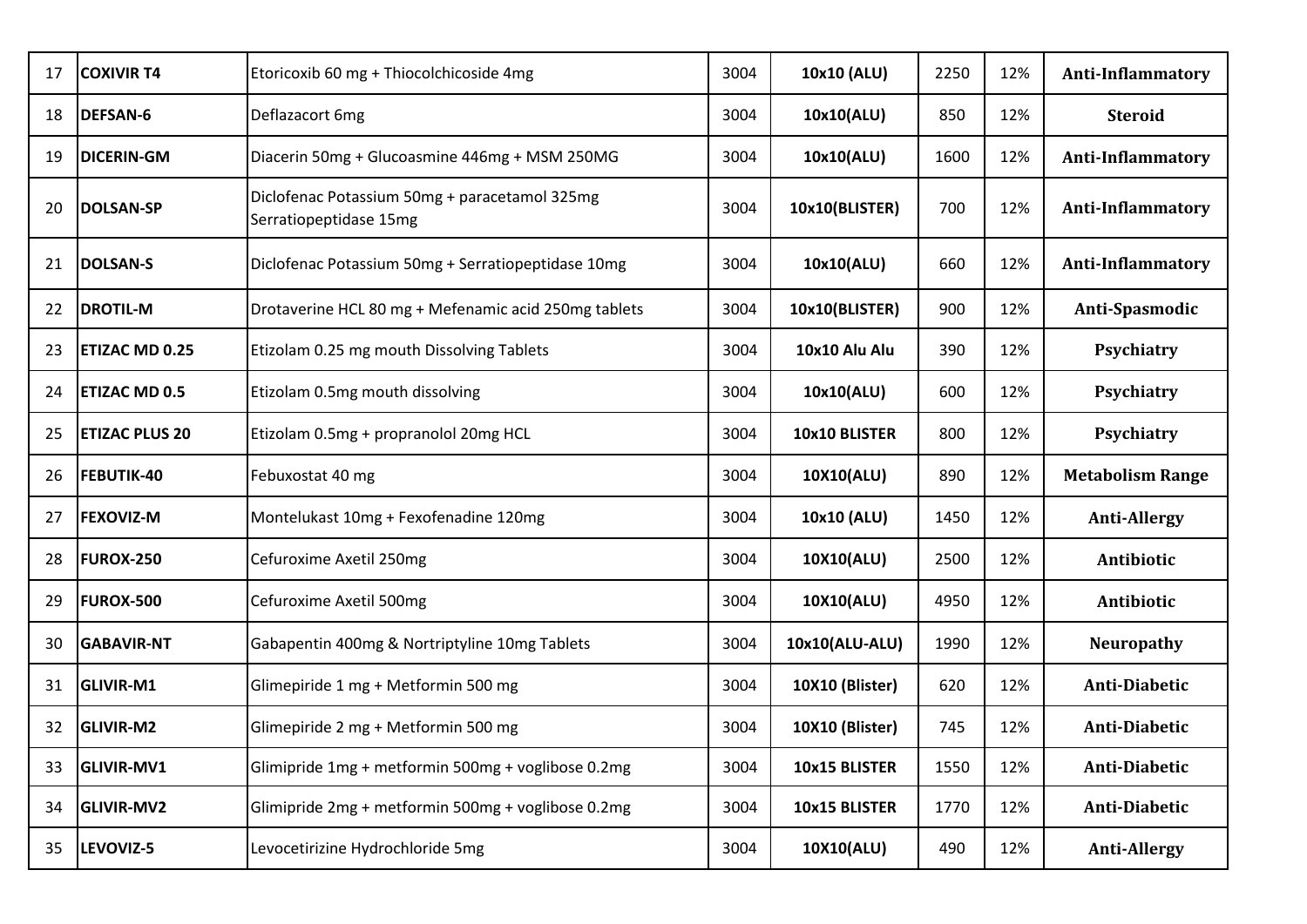| 36 | <b>LEVOVIZ-M</b>        | Montelukast Sodium 10mg + Levocetirizine Hydrochloride 5mg                                                   | 3004 | 10x10(ALU)               | 1300 | 12% | Allergic-Asthma |
|----|-------------------------|--------------------------------------------------------------------------------------------------------------|------|--------------------------|------|-----|-----------------|
| 37 | LEVOVIZ-M Kid           | Montelukast Sodium 5mg + Levocetirizine Hydrochloride 2.5mg                                                  | 3004 | 10x10(ALU)               | 690  | 12% | Allergic-Asthma |
| 38 | LINZOD-600              | Linzolid 600 mg                                                                                              | 3004 | 10x1x10(ALU)             | 3620 | 12% | Antibiotic      |
| 39 | <b>MOXICLIP-375 TAB</b> | Amoxycillin Trihydrate 250mg & Clavulanic acid 125mg                                                         | 3004 | 10X1X10                  | 1985 | 12% | Antibiotic      |
| 40 | MOXICLIP-625            | Amoxycillin Trihydrate 500mg + Clavulanic acid 125mg                                                         | 3004 | 10X1X6                   | 1180 | 12% | Antibiotic      |
| 41 | MOXICLIP LB-625         | Amoxycillin Trihydrate 500mg +Clavulanic acid 125mg + Lactic<br><b>Acid Bacillus</b>                         | 3004 | 1x6x10(ALU)              | 1560 | 12% | Antibiotic      |
| 42 | <b>NEIM-COLD</b>        | Nimesulide 100mg + Paracetamol 325mg + Phenylphrine 10mg +<br>Caffeine 25mg Tablet                           | 3004 | 20x10 (BLISTER)          | 960  | 12% | Anti-Cold       |
| 43 | NEIM-FLU                | Nimesulide 100mg + Cetrizine 5 mg+ Phenylphrine 10mg +<br>Caffeine 30mg Tablet                               | 3004 | <b>20 X 10 (BLISTER)</b> | 1040 | 12% | Anti-Cold       |
| 44 | <b>NEIM-PLUS</b>        | Nimesulide 100mg + Paracetamol 325mg                                                                         | 3004 | 10x10(BLISTER)           | 380  | 12% | Analgesic       |
| 45 | <b>ONDONAC</b>          | Ondansetron 4mg mouth dissolving                                                                             | 3004 | 10x10(ALU)               | 450  | 12% | Anti-Emetic     |
| 46 | <b>OSTOCAM</b>          | Undenatured type II Collagen+ Calcium+ Cholecalciferol +<br>Vitamin C + Magnesium + Zinc + Copper+ Manganese | 2106 | 10x1x10 (ALU)            | 2500 | 18% | <b>Ortho</b>    |
| 47 | VIRPAN-40               | Pantoprazole 40mg                                                                                            | 3004 | 10x10(ALU)               | 790  | 12% | Anti-Ulcerant   |
| 48 | <b>VIRPAN-D</b>         | Pantoprazole 40mg + Domperidone 10mg                                                                         | 3004 | 10x10(ALU)               | 875  | 12% | Anti-Ulcerant   |
| 49 | PARADIZE-650            | Paracetamol 650 mg                                                                                           | 3004 | 5X5X10 (BLISTER)         | 500  | 12% | Antipyretic     |
| 50 | <b>PREDIVIR-4</b>       | Methylprednisolone 4mg                                                                                       | 3004 | 10x10(ALU)               | 550  | 12% | <b>Steroid</b>  |
| 51 | TENEVIR-20              | Teneligliptin20 mg Tab                                                                                       | 3004 | <b>10X10 (ALU ALU)</b>   | 1220 | 12% | Cardio-Diabetic |
| 52 | <b>TENEVIR-M</b>        | Teneligliptin20 mg + Metformin 500 mg HCL Extended Release<br>Tablet                                         | 3004 | <b>10X10 (ALU ALU)</b>   | 1450 | 12% | Cardio-Diabetic |
| 53 | <b>TENEVIR-M-FORTE</b>  | Teneligliptin20 mg + Metformin 1000 mg SR                                                                    | 3004 | <b>10X10 (ALU ALU)</b>   | 1670 | 12% | Cardio-Diabetic |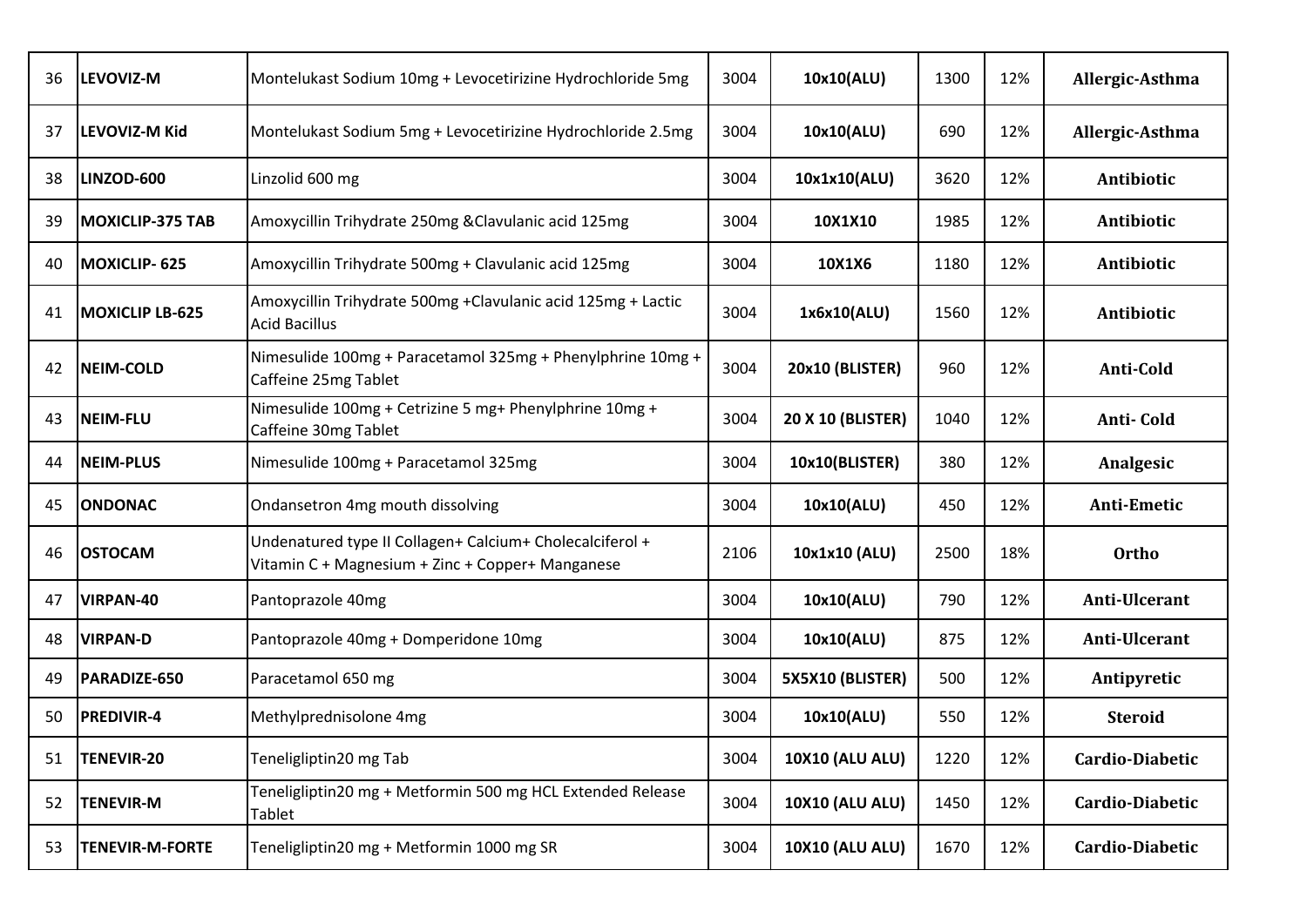| 54 | TERBIFAN-250         | Terbinafine 250mg                                                                           | 3004 | 7X10(BLISTER)          | 1480 | 12% | <b>Derma</b>              |
|----|----------------------|---------------------------------------------------------------------------------------------|------|------------------------|------|-----|---------------------------|
| 55 | <b>TERBIFAN-500</b>  | Terbinafine 500mg                                                                           | 3004 | 10X7 Blister           | 2290 | 12% | Derma                     |
| 56 | <b>TRYMOSIN</b>      | Trypsin 48mg + Bromelain 90mg + Rutoside 100mg                                              | 3004 | 10X1X10(ALU)           | 1800 | 12% | <b>Anti-Inflammatory</b>  |
| 57 | <b>TRYMOSIN-D</b>    | Trypsin I.P 48mg+Bromelain 90mg + Rutoside Trihidrate BP 100<br>mg + Diclofenac Sodium 50mg | 3004 | 10x10 (ALU)            | 1950 | 12% | <b>Anti-Inflammatory</b>  |
| 58 | UDIVIR-300           | Ursodeoxycholic 300 mg                                                                      | 3004 | <b>10X10 (ALU ALU)</b> | 3820 | 5%  | <b>Bile Resins</b>        |
| 59 | VERTIX-16            | betahistine-16mg                                                                            | 3004 | 10x10(ALU)             | 720  | 12% | Anti-Emetic               |
| 60 | <b>VF-400 TAB</b>    | Fluconazole 400mg tablets                                                                   | 3004 | 1x20 Blister           | 640  | 12% | Anti-Fungal               |
| 61 | <b>VIRIFER-XT</b>    | Ferrous Ascorbate 100mg+ Folic Acid 1.5mg + Zinc Sulphate<br>Monohydrate 22.5mg             | 3004 | 10x10 (ALU)            | 950  | 12% | <b>Iron Supplement</b>    |
| 62 | <b>VIRIFLOX-200</b>  | Ofloxacin 200mg                                                                             | 3004 | 10x10(BLISTER)         | 645  | 12% | Antibiotic                |
| 63 | <b>VIRIFLOX-OZ</b>   | Ofloxacin 200mg + Ornidazole 500mg                                                          | 3004 | 10x10(BLISTER)         | 820  | 12% | Antibiotic                |
| 64 | <b>VIRITEL 40</b>    | Telmisartan 40 mg                                                                           | 3004 | <b>15X10 (ALU ALU)</b> | 1100 | 12% | Cardio-Diabetic           |
| 65 | <b>VIRITEL AM</b>    | Telmisartan 40 mg + Amlodipine 5 mg                                                         | 3004 | <b>15X10 (ALU ALU)</b> | 1660 | 12% | Cardio-Diabetic           |
| 66 | <b>VIRITEL H</b>     | Telmisartan 40 mg + Hydrochlorthiazide 12.5 mg                                              | 3004 | <b>15X10 (ALU ALU)</b> | 1520 | 12% | <b>Cardio-Diabetic</b>    |
|    |                      | <b>CAPSULE SECTION</b>                                                                      |      |                        |      |     |                           |
| 67 | <b>ALPHASAN-PG</b>   | Pregabalin 75mg + Methylcobalamin 750mcg                                                    | 3004 | 10x10(ALU)             | 1250 | 12% | <b>Nutrition/Vitamins</b> |
| 68 | <b>ALPHASAN-PLUS</b> | Methylcobalamin 1500mcg+ Alpha Lipoic Acid 100mg+ Folic Acid<br>1.5mg + Pyridoxine 3mg      | 3004 | 10x10(ALU)             | 1500 | 12% | <b>Neuropathy</b>         |
| 69 | <b>ESOMIX DSR</b>    | Esomeprazole 40mg + Domperidone 30mg (SR pellets)                                           | 3004 | 10x10(ALU-ALU)         | 1050 | 12% | Anti-Ulcerant             |
| 70 | <b>ITRACONE-200</b>  | Itraconazole 200mg                                                                          | 3004 | 1x4x10                 | 1700 | 12% | Anti-Fungal               |
| 71 | <b>ORESEC-20 CAP</b> | Omeprazole 20 mg                                                                            | 3004 | 20x10 (ALU STRIP)      | 570  | 12% | Anti-Ulcerant             |
| 72 | <b>ORESEC-D</b>      | Omeprazole 20mg + Domperidone 10mg                                                          | 3004 | 10x10(ALU)             | 490  | 12% | Anti-Ulcerant             |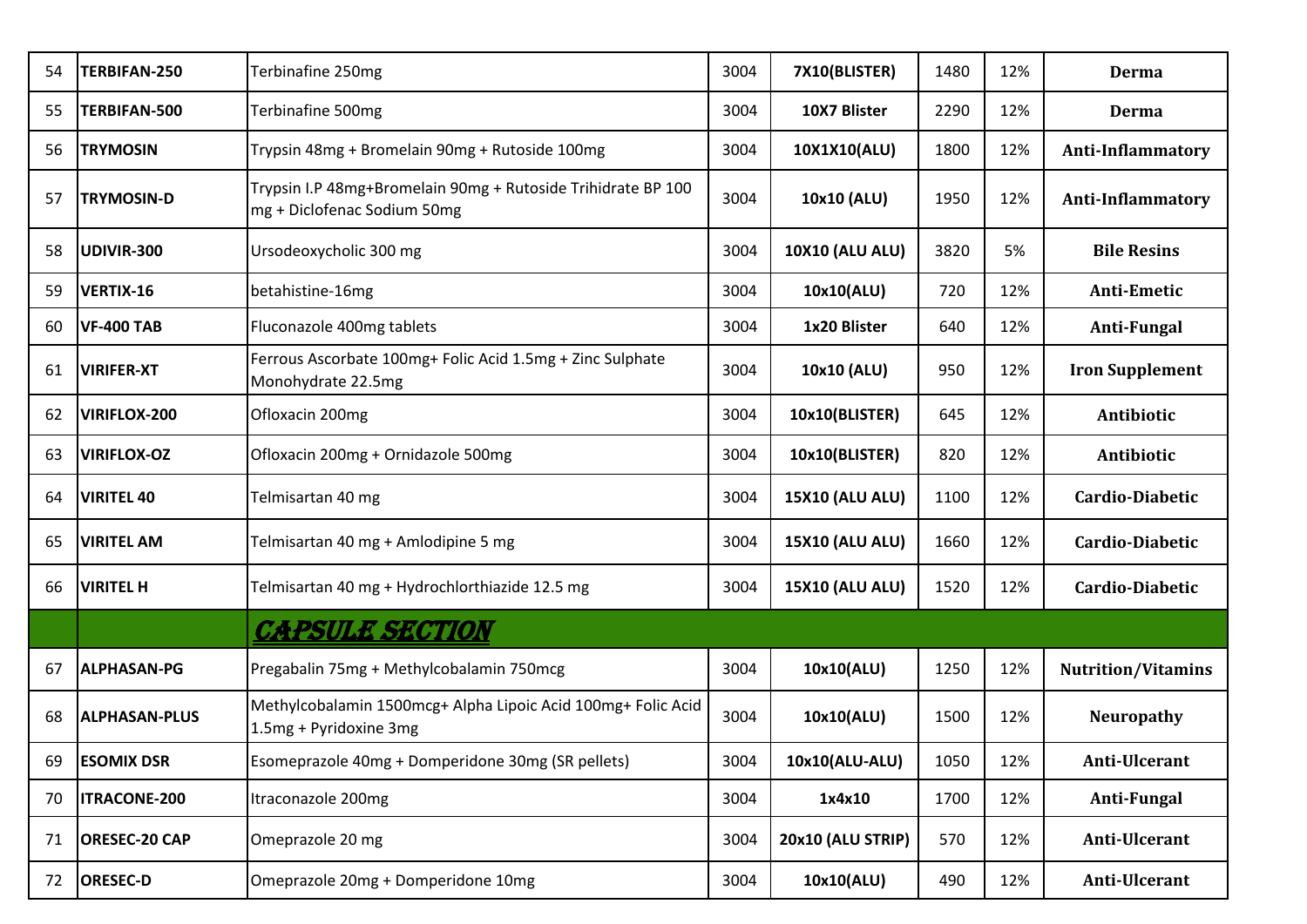| 73 | <b>VIRPAN-DSR</b>     | Pantoprazole(EC) 40mg + Domperidone(SR) 30mg                                                                                                                                                                         | 3004 | 10x10(ALU)     | 950  | 12% | Anti-Ulcerant             |
|----|-----------------------|----------------------------------------------------------------------------------------------------------------------------------------------------------------------------------------------------------------------|------|----------------|------|-----|---------------------------|
| 74 | <b>RABLAY IT</b>      | Rabeprazole 20mg + Itopride-150mg (SR Pellets)                                                                                                                                                                       | 3004 | 10x10(ALU-ALU) | 1450 | 12% | Anti-Ulcerant             |
| 75 | <b>RABLAY-DSR</b>     | Rabeprazole Sodium (EC) 20mg + Domperidone(SR) 30mg                                                                                                                                                                  | 3004 | 10x10(ALU)     | 900  | 12% | Anti-Ulcerant             |
| 76 | <b>RABLAY-LSR</b>     | Rabeprazole Sodium(EC) 20mg + Levosulpiride(SR) 75mg                                                                                                                                                                 | 3004 | 10x10(ALU)     | 1590 | 12% | Anti-Ulcerant             |
| 77 | <b>THIOLAY 8</b>      | Thiocolchicoside 8mg capsules                                                                                                                                                                                        | 3004 | 10x10(ALU)     | 2550 | 12% | <b>Muscle Relaxant</b>    |
| 78 | <b>VIRBACT</b>        | Pre & Pro Biotic Capsules                                                                                                                                                                                            | 2106 | 10x10(ALU)     | 1325 | 12% | <b>Nutrition/Vitamins</b> |
|    |                       | SOFTGEL CAPSULE SECTION                                                                                                                                                                                              |      |                |      |     |                           |
| 79 | <b>CALICAM STRONG</b> | Calcitriol+Calcium Citrate+ Magnesium Oxide+ Zinc Sulphate<br>Monohydrate+ Methylcobalamin+ L-Methylfolate & Boron                                                                                                   | 3004 | 10x1x10        | 2400 | 12% | <b>Calcium Supplement</b> |
| 80 | <b>CALICAM XT</b>     | Methylcobalamin+ Calcium Calcitriol+ folic Acid & Pyridoxine<br>Hydrochloride                                                                                                                                        | 3004 | 10x1x10        | 2050 | 12% | <b>Calcium Supplement</b> |
| 81 | CALICAM-60K           | Cholecalciferol 60000 I.U.                                                                                                                                                                                           | 3004 | 10x1x4         | 1100 | 12% | <b>Calcium Supplement</b> |
| 82 | CALICAM-K27           | Calcitrol(0.25mcg)+ Calcium Carbonate(500mg)+ Vitamin K27<br>45mcg+ folic acid 400mcg + boron                                                                                                                        | 2106 | 10x1x10        | 1500 | 18% | <b>Calcium Supplement</b> |
| 83 | <b>CALICAM-SOFT</b>   | Calcitrol 0.25mcg+ Calcium Carbonate 500mg + Zinc 7.5mg                                                                                                                                                              | 3004 | 10x10          | 1050 | 12% | <b>Calcium Supplement</b> |
| 84 | <b>LYCOSEF</b>        | Lycopene 5000mcg+ Grape Seed Extract 25mg+ Betacarotene+<br>Vitamins + Minerals                                                                                                                                      | 2106 | 10x1x10        | 1250 | 18% | Antioxidant               |
| 85 | LYCOSEF-Q10           | Coenzyme Q10 +Lycopene 5000mcg + Zinc Sulphate + L-Arginine<br>+ Folic Acid                                                                                                                                          | 3004 | 10x1x10        | 5100 | 12% | Antioxidant               |
| 86 | <b>PRIVITAL</b>       | Ginseng + Multivitamin + Multi Mineral                                                                                                                                                                               | 2106 | 10x1x10        | 1200 | 18% | <b>Nutrition/Vitamins</b> |
| 87 | <b>PRIVITAL-7G</b>    | Omega-3 Fatty Acids + Green Tea Extract+ Ginkgo Biloba+<br>Ginseng Extract + Grape Seed Extract+ Green Coffee Been<br>Extract + Garlic Extract+ Ginger Extract + Antioxidant+ Vitamins+<br>Minerals + Trace Elements | 2106 | 10x1x10        | 2300 | 18% | Antioxidant               |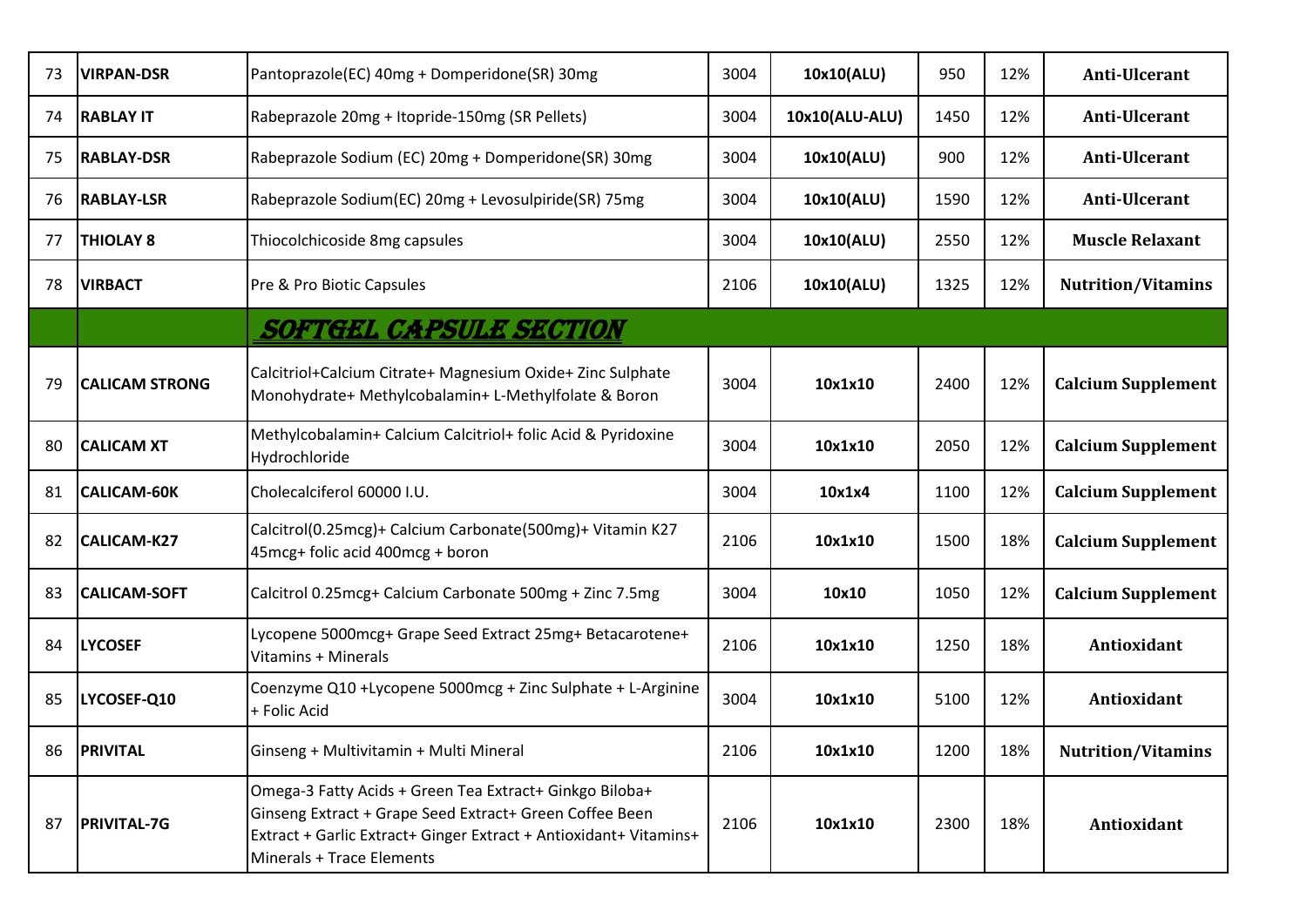|     |                          | <b>INJECTABLE SECTION</b>                                                                    |      |                                 |       |     |                          |
|-----|--------------------------|----------------------------------------------------------------------------------------------|------|---------------------------------|-------|-----|--------------------------|
| 88  | <b>ALPHASAN-PLUS</b>     | Methylcobalamin 1000 mcg+Niacinamide 100mg + Pyridoxine<br>HCL 100mg + Benzyl Alcohol 2%v/v  | 3004 | 1amp<br>(DISPO-PACK)            | 78    | 12% | <b>Neuropathy</b>        |
| 89  | <b>ALPHASAN-PLUS</b>     | Methylcobalamin 1000 mcg+ Niacinamide 100mg + Pyridoxine<br>HCL 100mg + Benzyl Alcohol 2%v/v | 3004 | 1amp<br>(DISPO-PACK)            | 199   | 12% | <b>Neuropathy</b>        |
| 90  | <b>ALPHASAN 1500 INJ</b> | Methylcobalamin 1500 mcg Inj.                                                                | 3004 | 2 ml DISPO PACK                 | 70    | 12% | <b>Neuropathy</b>        |
| 91  | CEFIVIR -1.5GM           | Ceftriaxone 1000mg + Sulbactum 500mg                                                         | 3004 | 1Vial                           | 150   | 12% | Antibiotic               |
| 92  | <b>CEFIVIR-S 375</b>     | Ceftriaxone 250mg+sulbactum 125mg injection                                                  | 3004 | vial with wfi                   | 46    | 12% | Antibiotic               |
| 93  | <b>CEFIVIR-1GM</b>       | Ceftriaxone 1gm                                                                              | 3004 | 1Vial                           | 59    | 12% | Antibiotic               |
| 94  | CEFIVIR-250              | Ceftriaxone 250mg inj                                                                        | 3004 | vial with wfi                   | 25    | 12% | Antibiotic               |
| 95  | CEFIVIR-500              | Ceftriaxone 500mg                                                                            | 3004 | 1Vial                           | 45    | 12% | Antibiotic               |
| 96  | <b>CEFIVIR-S 750</b>     | Ceftriaxone 500mg+sulbactum 250mg injection                                                  | 3004 | 1Vial                           | 82    | 12% | Antibiotic               |
| 97  | CEFIVIR-T 1.125          | Ceftriaxone sodium 1000mg + Tazobactum sodium 125mg                                          | 3004 | 1Vial                           | 164   | 12% | Antibiotic               |
| 98  | <b>DOLSAN</b>            | Diclofenac Sodium Injection 75mg/1ml (Aqua Based/painless)                                   | 3004 | 10 amp<br>(tray pack)           | 220   | 12% | Analgesic                |
| 99  | <b>ESOMIX IV</b>         | Esomeprazole 40mg Inj                                                                        | 3004 | <b>Vial with WFI</b>            | 110   | 12% | Anti-Ulcerant            |
| 100 | NANDRON-50               | Nandrolone Decanoate 50 mg                                                                   | 3004 | <b>DISPO PACK</b>               | 162   | 12% | <b>Anabolic Agent</b>    |
| 101 | <b>ONDONAC INJ.</b>      | Ondansetron 2mg IP Inj.                                                                      | 3004 | $10 \times 2$ ml<br>(Tray Pack) | 150   | 12% | Anti-Emetic              |
|     | 102   VIRPAN- IV         | Pantoprazole 40mg                                                                            | 3004 | 1Vial                           | 48.79 | 12% | Anti-Ulcerant            |
| 103 | TAZEST 4.5               | Piperacillin 4g + Tazobactam Sodium 500mg                                                    | 3004 | 1Vial                           | 461   | 12% | Antibiotic               |
|     |                          | <b>SYRUP SECTION</b>                                                                         |      |                                 |       |     |                          |
|     | 104 ALKASET              | Each 5ml contains: Disodium Hydrogen Citrate 1.37gm                                          | 3004 | 100ml                           | 68    | 12% | <b>Urinary Alkalyzer</b> |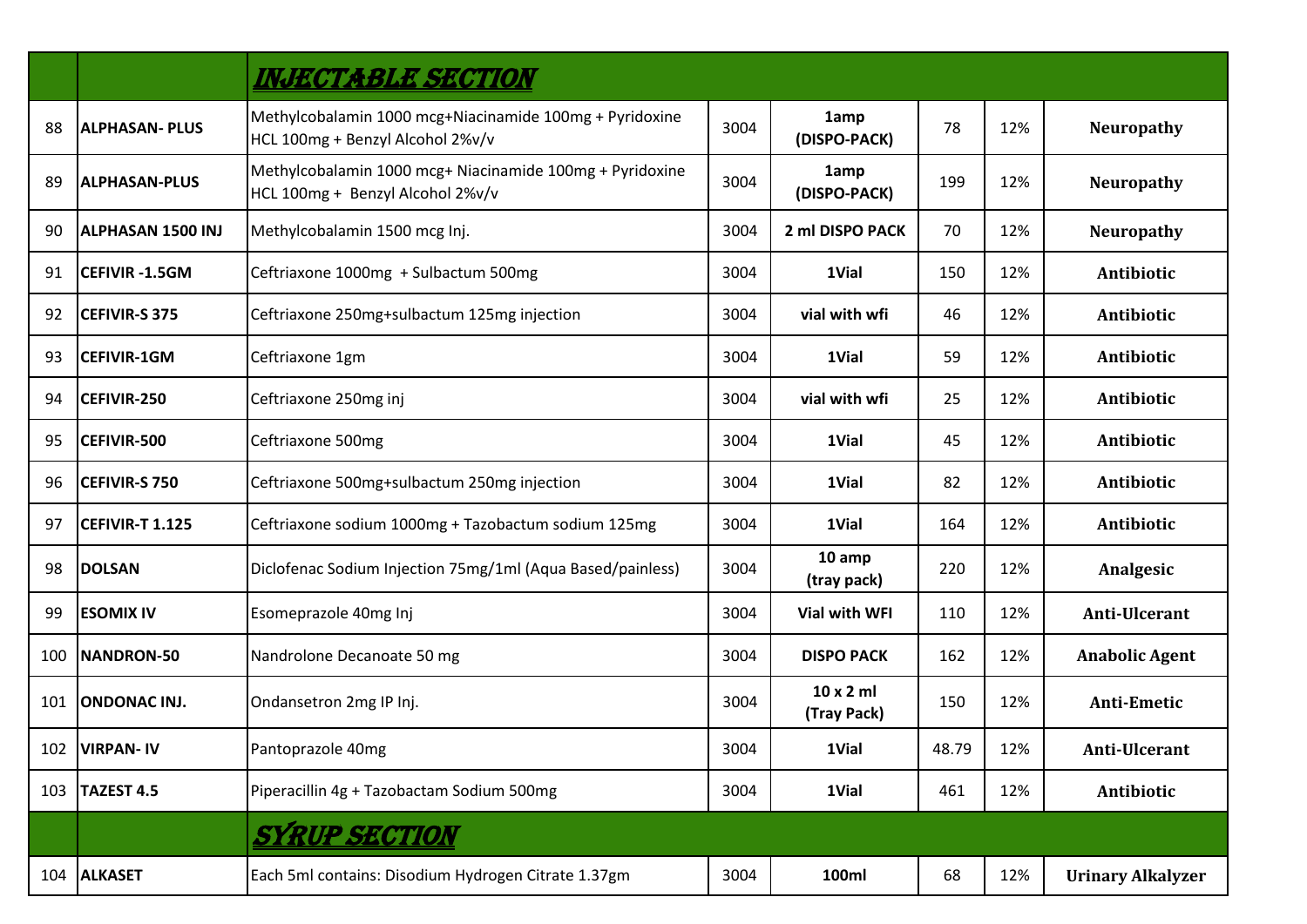| 105 | <b>ANTAZIT</b>    | Magaldrate 400mg + Simethicone 20 mg<br>(Sugar Free)                                                                           | 3004 | 170ml        | 90   | 12% | Antacid                   |
|-----|-------------------|--------------------------------------------------------------------------------------------------------------------------------|------|--------------|------|-----|---------------------------|
| 106 | <b>ANTAZIT-O</b>  | Sucralfate 1gm + Oxetacaine 20mg                                                                                               | 3004 | 200ml        | 220  | 12% | Antacid                   |
| 107 | <b>CALICAM</b>    | Calcium suspension                                                                                                             | 3004 | 200ml        | 90   | 12% | <b>Calcium Supplement</b> |
| 108 | KUFVIR-A          | Ambroxol HCl 15mg + Terbutaline Sulphate 1.5mg+Guaiphenesin<br>50mg + menthol 1mg (SUGAR FREE)                                 | 3004 | 100ml        | 75   | 12% | <b>Anti-Cough</b>         |
| 109 | KUFVIR-D          | Dextromethorphan Hydrobromide 10mg + Phenylephrine<br>Hydrochloride 5mg + Chlorpheniramine Maleate 2mg (SUGAR<br><b>FREE</b> ) | 3004 | 100ml        | 78   | 12% | Anti-Cough                |
| 110 | <b>KUFVIR-LS</b>  | Ambroxol HCl + Levosulbutamol + Guaiphenesin<br>(SUGAR FREE)                                                                   | 3004 | 100ml        | 82   | 12% | Anti-Cough                |
| 111 | <b>LIPZYME</b>    | <b>Fungal diatase and Pepsin</b><br>(SUGAR FREE)                                                                               | 2106 | 200ml        | 90   | 18% | <b>Enzyme</b>             |
| 112 | <b>LYCOSEF</b>    | Lycoepe+ Multivitamin and Multimineral                                                                                         | 2106 | 200ml        | 125  | 18% | Antioxidant               |
| 113 | <b>PRIVITAL</b>   | Multivitamin and Multi Mineral                                                                                                 | 2106 | 200 ml       | 120  | 18% | <b>Vitamin</b>            |
| 114 | <b>PRIVITAL-B</b> | Vitamin B-Complex, L Lysin with Multivitamin and Mineral                                                                       | 2106 | 200 ml       | 89   | 18% | <b>Vitamin</b>            |
| 115 | <b>PROHEPTA</b>   | Cyproheptadine Hydrochloride + Tricholine Citrate                                                                              | 3004 | 200ml        | 85   | 12% | Appetizer                 |
| 116 | <b>RANTEX SYP</b> | Ranitidine Oral Susp                                                                                                           | 3004 | 100 ml       | 72.5 | 12% | Anti-Ulcerant             |
| 117 | $V-LOOZ$          | Lactulose Solution                                                                                                             | 3004 | 100 ml       | 110  | 12% | Laxative                  |
| 118 | $V-LOOZ$          | Lactulose Solution                                                                                                             | 3006 | 200ml        | 220  | 5%  | Laxative                  |
|     | 119   VIRIFER-XT  | Ferrous Ascorbate 30mg+ Folic Acid 550mcg + Zinc Sulphate<br>25 <sub>mg</sub>                                                  | 3004 | <b>150ml</b> | 92   | 18% | <b>Iron Supplement</b>    |
|     |                   | PEDIATRIC RANGE                                                                                                                |      |              |      |     |                           |
| 120 | AZLAY-XL 200      | Azithromycin 200mg susp                                                                                                        | 3004 | 30 MI        | 95   | 12% | Antibiotic                |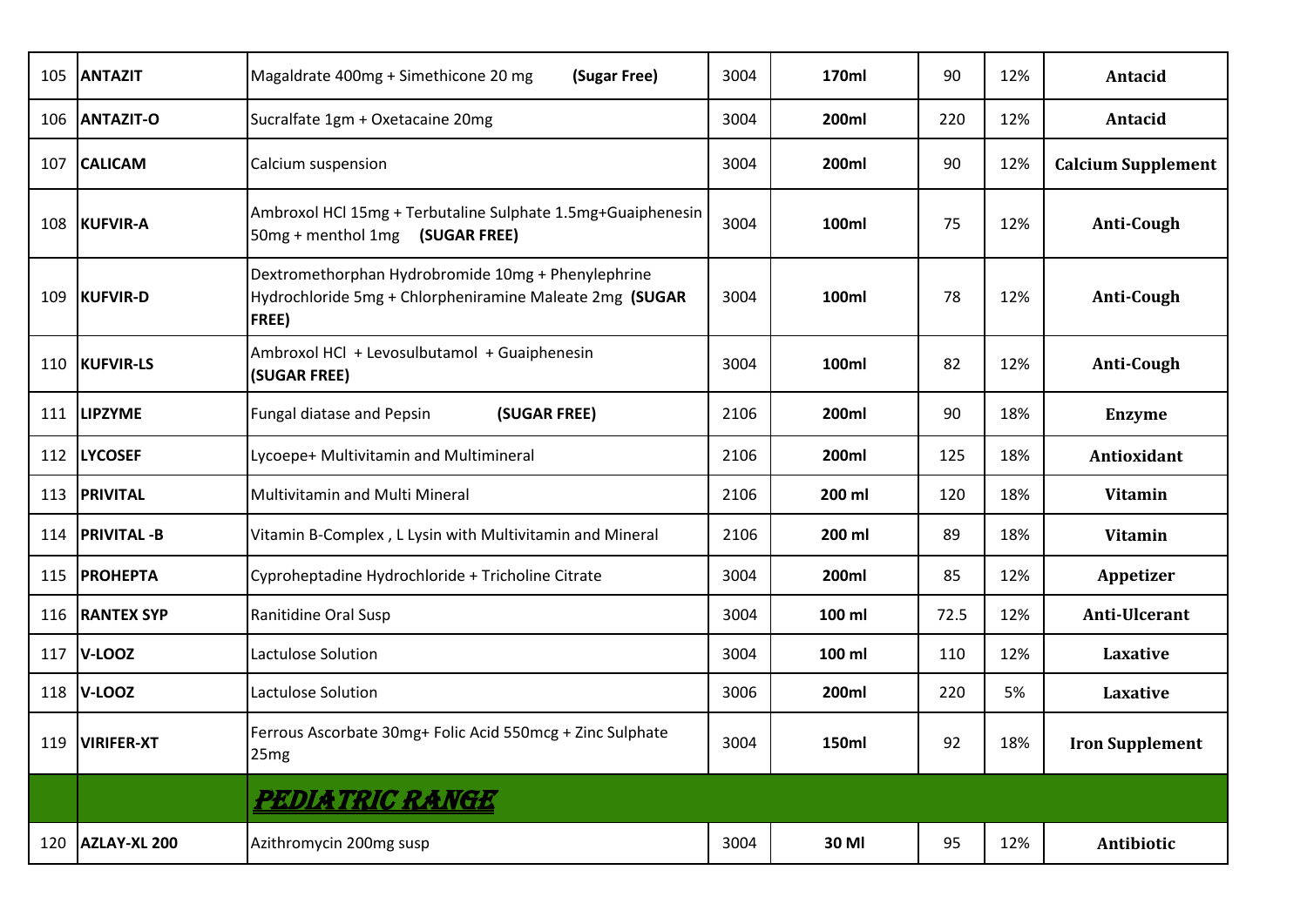| 121 | <b>ACEVIR-P SUSP</b>    | Aceclofenac 50mg + paracetamol 125mg                                                             | 3004 | 60ml           | 45    | 12% | Analgesic                 |
|-----|-------------------------|--------------------------------------------------------------------------------------------------|------|----------------|-------|-----|---------------------------|
| 122 | <b>CALICAM-D3 DROP</b>  | Cholecalciferol 800 I.U. Drops                                                                   | 2106 | 30ml           | 70    | 18% | <b>Calcium Supplement</b> |
| 123 | CEFIVIR-50 D/S          | Cefixime 50 dry syrup                                                                            | 3004 | 30ml           | 47.71 | 12% | Antibiotic                |
| 124 | CEFPODEM-50 D/S         | Cefpodoxime 50mg Dry Syp                                                                         | 3004 | 30ml with WFI  | 82    | 12% | Antibiotic                |
| 125 | CEFPODEM-100 D/S        | Cefpodoxime 100mg dry syrup with water                                                           | 3004 | 30ml with WFI  | 123   | 12% | Antibiotic                |
| 126 | <b>LINZOD D/S</b>       | Linzolid 100 mg suspension                                                                       | 3004 | 30 ml with WFI | 122   | 12% | Antibiotic                |
| 127 | <b>LEVOVIZ-COLD DS</b>  | Paracetamol 250 mg+ phenylepherin Hydrochloride 5mg +<br>Chlorpherinamine Maleate 2mg Suspension | 3004 | 60ml           | 60    | 12% | Anti-Cold                 |
| 128 | <b>LEVOVIZ - M</b>      | Montelukast 4mg+ Levocetirizine HCL 2.5mg                                                        | 3004 | 60ml           | 91    | 12% | <b>Allergic Asthma</b>    |
| 129 | <b>LIPZYME Drops</b>    | Digestive Enzyme Drops                                                                           | 2106 | 30ml           | 55    | 18% | <b>Enzyme</b>             |
| 130 | <b>MOXICLIP FORTE</b>   | Amoxycillin Trihydrate 400mg with clavulanic acid 57mg dry<br>syrup with Water                   | 3004 | 30 ml with WFI | 126   | 12% | Antibiotic                |
| 131 | MOXICLIP-D/S            | Amoxycillin Trihydrate 200mg with clavulanic acid 28.5mg dry<br>syrup                            | 3004 | 30ml           | 57    | 12% | Antibiotic                |
| 132 | <b>PARADIZE-MDS</b>     | Mefenamic 100mg Acid Paracetamol 250mg Suspension                                                | 3004 | 60ml           | 55    | 12% | <b>Anti-Inflammatory</b>  |
| 133 | <b>PRIVITAL - DROPS</b> | Multivitamin + MultiMineral Drops                                                                | 2106 | 30ml           | 48    | 18% | <b>Vitamin</b>            |
| 134 | <b>VIRIFLOX-M</b>       | Ofloxacin 50mg + Metronidazole 120mg + Simethicone 10mg<br>suspension                            | 3004 | 60ml           | 68    | 12% | Antibiotic                |
|     |                         | <u>AYURVEDIC &amp; HERBAL</u>                                                                    |      |                |       |     |                           |
|     | 135  HEPAMINE           | Ayurvedic Liver tonic                                                                            | 3004 | 200ml          | 95    | 12% | <b>Liver Tonic</b>        |
|     | 136 ORTHOSIS            | Herbal Pain Killer Oil<br>(with flip cap)                                                        | 3004 | 60ml           | 110   | 12% | Analgesic                 |
| 137 | <b>PILE-O-FREE</b>      | Ayurvedic Capsules for Piles                                                                     | 3004 | 30 Cap         | 195   | 12% | <b>Anti-Piles</b>         |
|     | 138  KUFVIR-HONEY       | Honey Based Ayurvedic Cough Syrup                                                                | 3004 | <b>100ML</b>   | 82    | 12% | <b>Cough Syrup</b>        |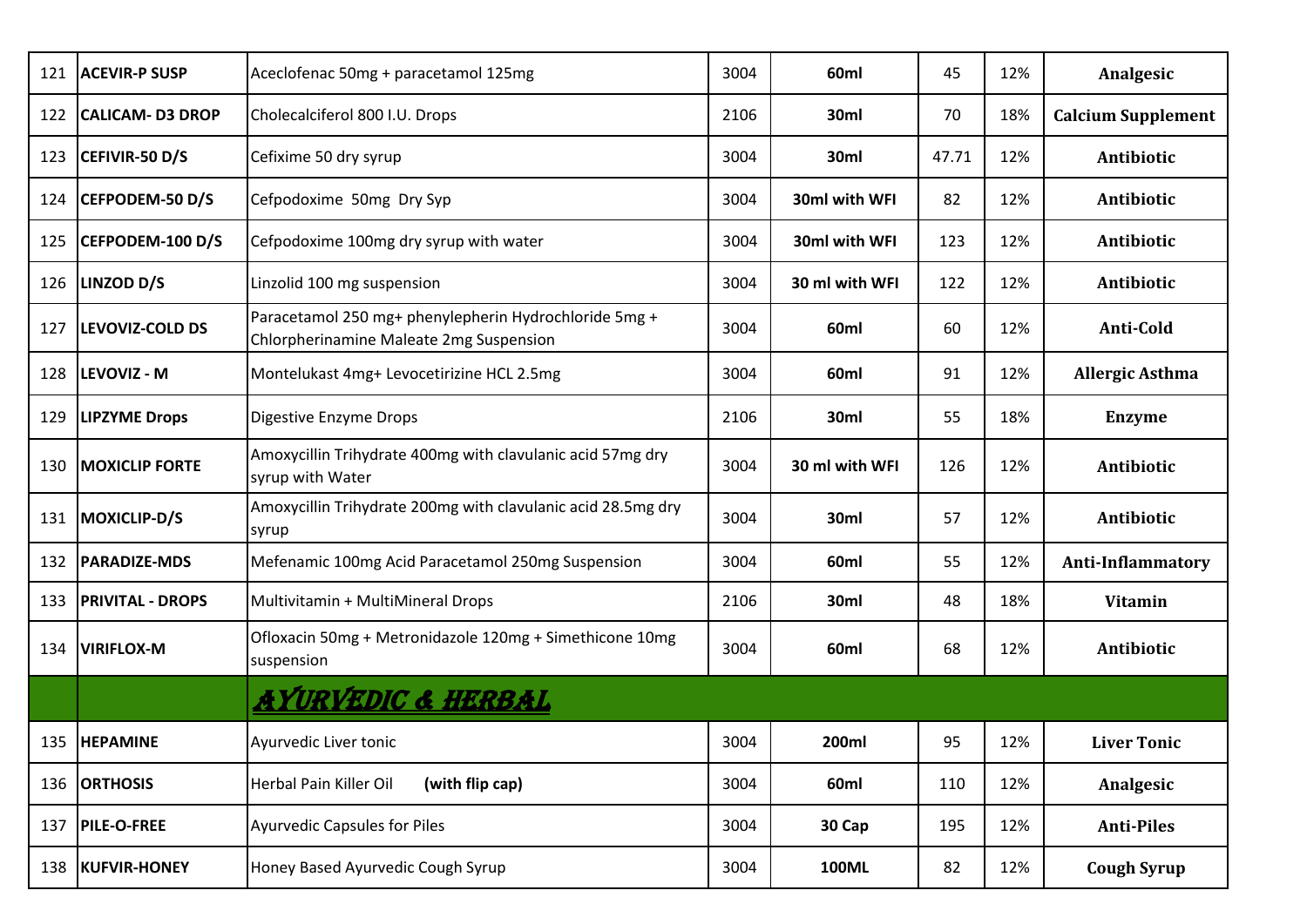| 139 | <b>CISSBONE SYP</b>                 | <b>Cissus Quadrangularis Ayurvedic Composition</b>                                                                   | 3004 | <b>200ML</b>         | 269  | 12% | <b>Ortho</b>              |
|-----|-------------------------------------|----------------------------------------------------------------------------------------------------------------------|------|----------------------|------|-----|---------------------------|
| 140 | <b>CISSBONE CAP</b>                 | Cissus Quadrangularis 750 mg + Vitex Nirgundo 200 mg +<br>Boswellia Serrata 200 mg +Withania Somnifera Extract 100mg | 3004 | <b>30 CAP BOTTLE</b> | 450  | 12% | <b>Ortho</b>              |
| 141 | <b>UTIVIR</b>                       | Herbal Uterine Tonic syrup                                                                                           | 3004 | 200ml                | 110  | 12% | <b>Uterine Tonic</b>      |
|     |                                     | <u>OINTMENT , LOTIONS &amp; SHAMPOO &amp; SOAP</u>                                                                   |      |                      |      |     |                           |
| 142 | <b>LULIVIN</b>                      | Luliconazole 1% cream                                                                                                | 3004 | 15gm(tray pack)      | 195  | 12% | <b>Derma</b>              |
| 143 | <b>ITRACONE-OZ</b>                  | Ofloxacin, Ornidazole, Itraconazole & Clobetasol Propionate<br>cream                                                 | 3004 | 15 gm                | 74   | 12% | <b>Derma</b>              |
| 144 | <b>KETOMYCIN PLUS</b>               | Ketoconazole, Neomycin Sulphate, Iodochlorohydroxyquinoline,<br>Tolnaftate & Clobetasol Propionate Cream             | 3004 | 15 gm                | 79   | 12% | <b>Derma</b>              |
| 145 | <b>ORTHOSIS- GEL</b>                | Diclofenac Diethylamine+ Methyl Salicylate+ Linseed Oil +<br>Menthol                                                 | 3004 | 30gm                 | 90   | 12% | Analgesic                 |
| 146 | <b>KETORACT</b>                     | Ketoconazole 2% With Glycerin Soap                                                                                   | 3004 | <b>75GM</b>          | 125  | 12% | Derma                     |
| 147 | <b>KETORACT-CT</b>                  | Ketoconazole 2% with coal tar shampoo                                                                                | 3004 | 100ml                | 199  | 12% | <b>Derma</b>              |
| 148 | <b>SCABIR</b>                       | Permethrin with cetrimide lotion                                                                                     | 3004 | 60ml                 | 89   | 12% | <b>Derma</b>              |
|     |                                     | POWDERS & SACHET & NANO SHOTS                                                                                        |      |                      |      |     |                           |
| 149 | <b>PROTIC-DHA</b>                   | Protein Powder With DHA                                                                                              | 2106 | 200gm                | 230  | 18% | <b>Protein Powder</b>     |
| 150 | <b>CALICAM NANO</b><br><b>SHOTS</b> | Vitamin D3 Solution 60000 IU (Sugar Free)                                                                            | 3004 | 4 x 5 ml Bottles     | 236  | 12% | <b>Calcium Supplement</b> |
|     | 151   VIRBACT SACHET                | Pre & Pro Biotic Sachet                                                                                              | 2106 | 20x1gm               | 590  | 18% | <b>Nutrition/Vitamins</b> |
|     |                                     | EYE/EAR DROPS                                                                                                        |      |                      |      |     |                           |
| 152 | <b>VIRIFRESH</b>                    | Sodium Carboxymethyl-Cellulose 0.5% (Lubricant Eye Drops)                                                            | 3004 | 10ml                 | 98.5 | 12% | Lubricant                 |
| 153 | <b>VIRMOX</b>                       | Moxifloxacin 0.5% Eye Drops                                                                                          | 3004 | 5ml                  | 72.5 | 12% | Antibiotic                |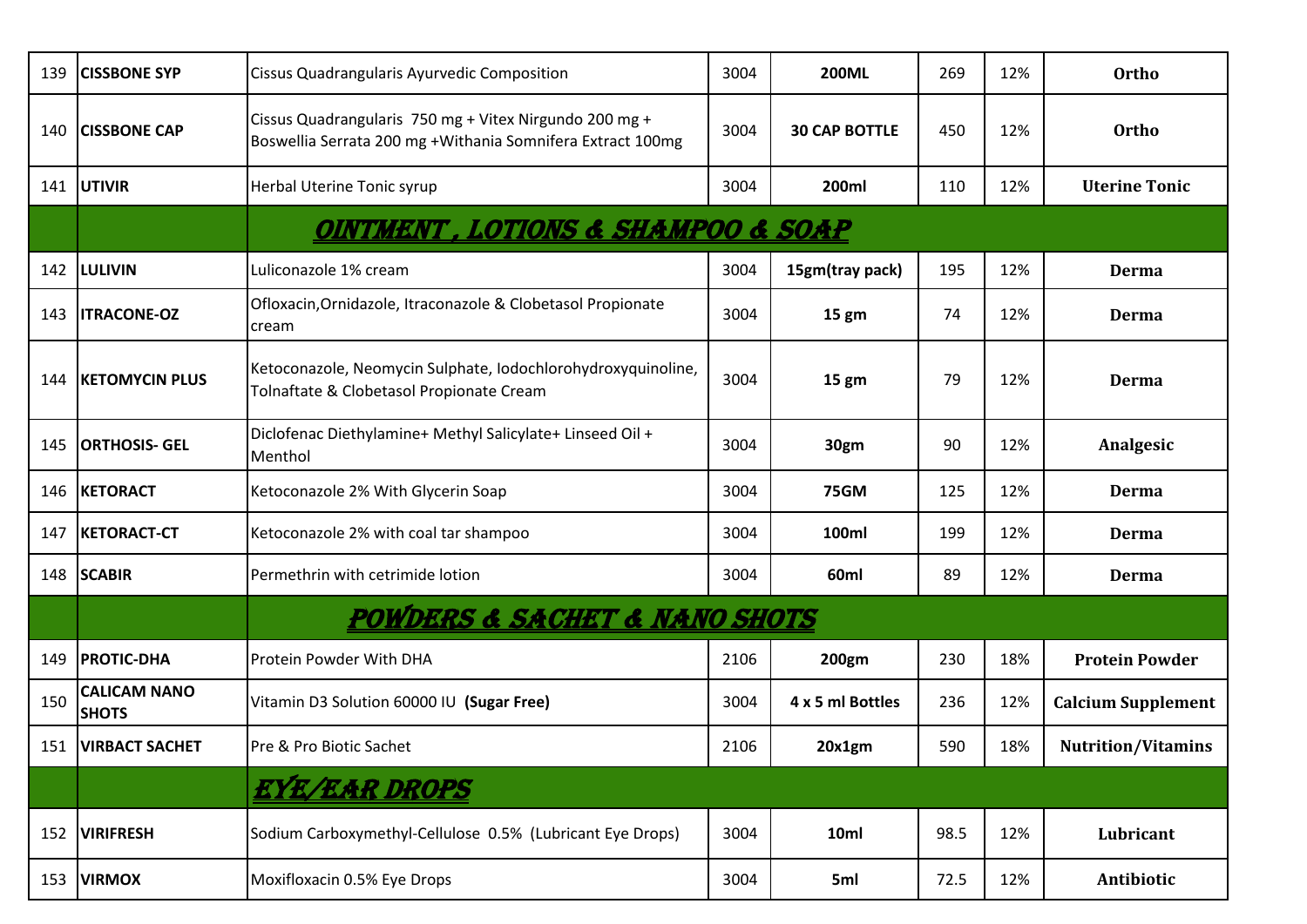| 154 | <b>IVIRMOX-D</b>    | Moxifloxacin 0.5% + Dexamethasone 0.1% Eye Drops          | 3004 | 5ml | 86 | 12% | <b>Antibiotic + Steroid</b> |
|-----|---------------------|-----------------------------------------------------------|------|-----|----|-----|-----------------------------|
| 155 | <b>IVIRMOX - KT</b> | Moxifloxacin 0.5% + Ketorolac Tromethamine 0.5% Eye Drops | 3004 | 5ml | 89 | 12% | <b>Antibiotic + NSAID</b>   |